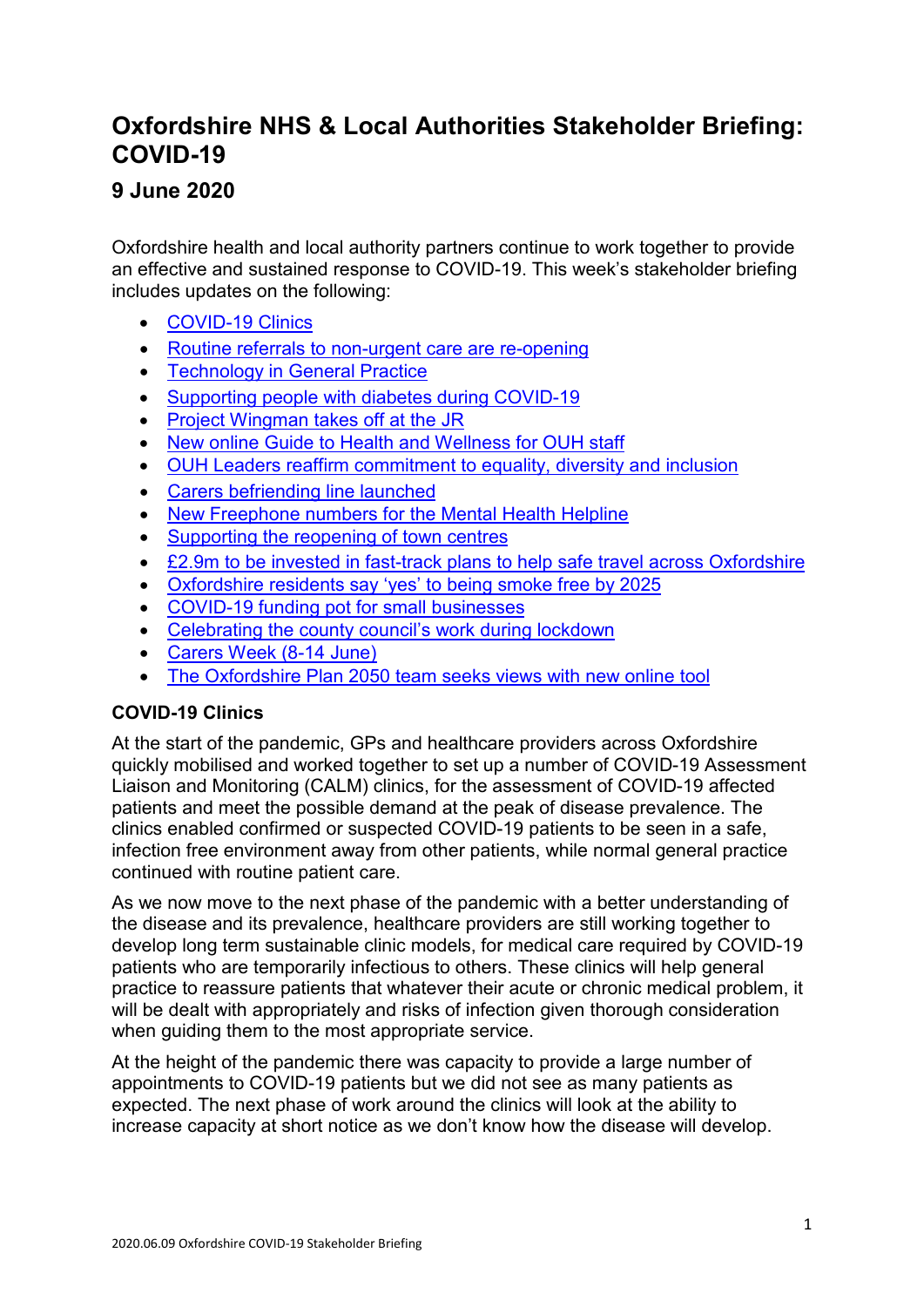#### <span id="page-1-0"></span>**Routine referrals to non-urgent care are re-opening**

During the pandemic OUH has continued to receive two week wait cancer referrals and all other urgent referrals; however routine referrals were paused in line with national guidance.

The Trust has been focusing on video consultations and remote monitoring of patients, and is planning with specialty leads to understand the impact of bringing patients on-site, including social distancing, and the impact of additional requirements around PPE, equipment, medicines and workforce.

The Trust is putting in place a series of measures to keep patients and staff safe including:

- Perspex screens in reception areas
- Social distancing floor markings and highly visible on-site communications
- Hand sanitiser stations

Over the past week, with staff and patient safety at the forefront of their plans, OUH has re-opened routine referrals into outpatient clinics in a number of specialties:

- Cardiac services
- Children's services (except ENT, ophthalmology and plastics)
- Haematology
- Neurology
- Dietetic service
- Oxford Centre for Enablement (*not all services*)

The Trust is looking at a phased opening to other routine referrals in the coming weeks. Work is underway to reschedule patients whose procedures were cancelled during the pause on routine referrals, and make sure that these are rearranged in a timely fashion.

#### **Technology in General Practice**

<span id="page-1-1"></span>Digital technology is playing a key role in the continuing efforts by GP practices to ensure patients get the care they need safely while protecting staff and the wider public. Across Oxfordshire 99 per cent of GP practices have implemented digital technology in the form of online and video consultations.

The use of video consultations has increased during COVID-19 which has helped reduce the number of face-to-face appointments required in GP practices. Remote diagnostics are also being piloted through one of the COVID-19 clinics in Oxford City. The system, developed by Oxehealth, has been installed in five clinical rooms at the clinic. An optical sensor enables GPs to safely obtain a patient's pulse and breathing rate measurements without being in the room.

Whilst patients can speak to their GP and face-to-face consultations are available as required, some practices are also offering online consultations. These consultations allow patients to remotely enter details of their illness online at any time of the day. This is reviewed by an appropriate clinician and actioned as necessary. This could be in the form of signposting to other services, a telephone conversation with their GP, or seeing their GP.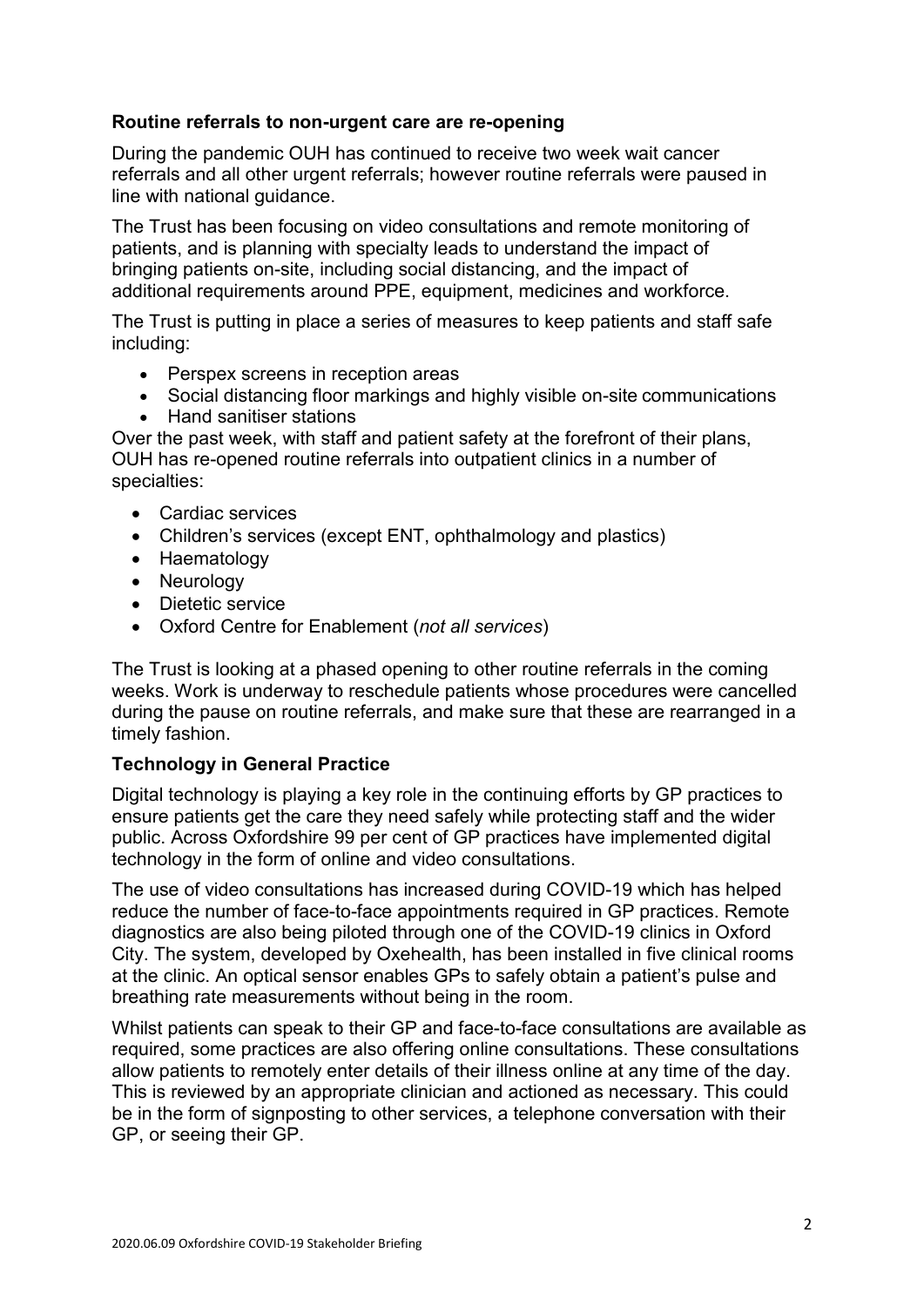#### **Re-introduction of non-COVID-19 services in primary care**

Oxfordshire CCG (OCCG) is working with GP practices to understand their experience of providing services during the COVID-19 pandemic and the reintroduction of non-COVID services in primary care following guidance from NHS England & NHS Improvement (NHSE&I). OCCG has developed a survey to seek feedback on their experiences so that we can learn from this, share helpful information with practices, and identify if and what support is needed going forward.

#### **Supporting people with diabetes during COVID-19**

As we mark Diabetes Week 2020 (8-14 June), people living with diabetes in Oxfordshire are being reminded that a wide range of support is still available during the COVID-19 pandemic thanks to a collaborative effort by partners across the healthcare system.

Support includes [a dedicated hotline for people who need medical advice around](https://www.ouh.nhs.uk/news/article.aspx?id=1225)  [their diabetes,](https://www.ouh.nhs.uk/news/article.aspx?id=1225) virtual appointments via video consultations and phone calls, and the use of technology to remotely obtain essential data like glucose and insulin doses. People with diabetes are also being reminded that it is important to attend appointments at the hospital; measures are in place to keep patients safe and receiving timely care is one of the best ways of preventing existing conditions getting worse. Detailed guidance for people with diabetes is available in our new patient [information leaflet.](https://www.ouh.nhs.uk/services/departments/specialist-medicine/diabetes/documents/65781diabetes.pdf)

#### <span id="page-2-1"></span>**Project Wingman takes off at the JR**

Many airline pilots and cabin crew are currently grounded or on severely reduced flying rosters due to COVID-19. During this time they have come together to support the wellbeing of NHS staff by creating 'lounges' in dedicated areas in hospitals where staff can come before, during, or after shifts to unwind with refreshments and chat with flight and cabin crew volunteers.

[Project Wingman](https://www.projectwingman.co.uk/) was launched at the John Radcliffe Hospital on Tuesday 2 June and is already proving popular with staff. [It is open every day from 6pm to midnight.](https://www.ouh.nhs.uk/news/article.aspx?id=1287) A second lounge is due to be launched at the Horton General Hospital in Banbury on Tuesday 9 June. It will be open from 4-10pm Monday to Friday.

#### <span id="page-2-2"></span>**New online Guide to Health and Wellness for OUH staff**

Many of us have been adapting to living and working in different ways as a result of COVID-19. To effectively care for others, our staff must first be able to care for themselves, and this has become ever more important since the start of the COVID-19 pandemic. A comprehensive online Guide to Health and Wellness has been created for OUH staff to access all the wellbeing support they need for themselves, their family, and their staff colleagues. It is available on [the Trust's](https://www.ouh.nhs.uk/working-for-us/staff/occupational-health/staff-wellness/default.aspx) website.

#### <span id="page-2-3"></span>**OUH leaders reaffirm commitment to equality, diversity and inclusion**

<span id="page-2-0"></span>The Chief Executive Officer and Chief People Officer at Oxford University Hospitals (OUH) have sent a personal message to all OUH staff to reflect on the Black Lives Matter movement and COVID-19's disproportionate impact on people from Black, Asian and Minority Ethnic (BAME) communities – including health and care staff. The full message is available [here.](https://www.ouh.nhs.uk/news/article.aspx?id=1290)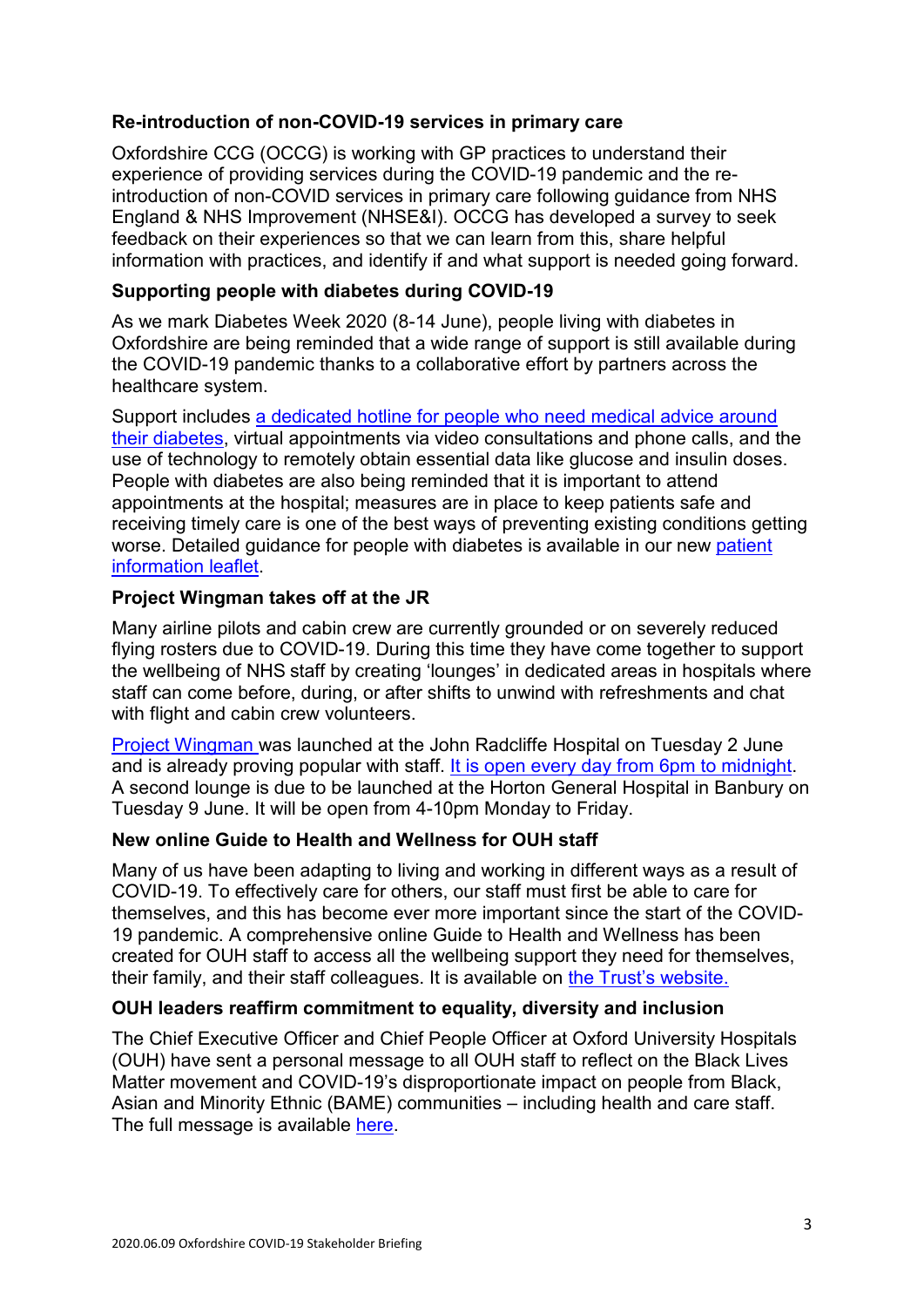#### **Buckinghamshire & Oxfordshire Mental Health Helpline has launched new freephone numbers**

Calls will now be free to the  $24/7$  mental health helpline which has received more than 1,000 calls from the public during the coronavirus pandemic. The round-theclock helpline was set up during the outbreak to make it quicker and easier for people in Buckinghamshire & Oxfordshire to get the right advice they need for their mental health and emotional wellbeing. It operates 24 hours a day, seven days a week for adults and children who need mental health care when their situation is not life threatening. The original local landline numbers will continue to operate alongside new 0800 freephone numbers.

- **Adults:** 0800 783 0119 or 01865 904 997
- **Children and young people:** 0800 783 0121 or 01865 904 998

#### <span id="page-3-0"></span>**Carers befriending line**

Oxford Health NHS Foundation Trust (OHFT) has launched a new [befriending phone](https://www.oxfordhealth.nhs.uk/news/new-befriending-phone-line-for-family-friends-and-carers/)  [line for carers;](https://www.oxfordhealth.nhs.uk/news/new-befriending-phone-line-for-family-friends-and-carers/) the service went live on Wednesday 3 June. Carers can call 01865 901012 at any time and leave their details. A befriender will call back between 11am and 12 noon, Monday to Friday.

#### **Supporting the reopening of town centres**

Councils are playing a leading role in helping restart the local economy and supporting the ongoing stages of the easing of lockdown restrictions. The past week has seen us support schools in welcoming back more pupils and extend the hours of the household waste recycling centres, which are now open from 8am to 5pm seven days a week. We are now actively looking to the next phase of the easing of restrictions on 15 June, when non-essential shops will be allowed to open, and the district, city and county councils are working together and with partners to enable town centres across Oxfordshire to reopen safely.

#### <span id="page-3-1"></span>**£2.9m to be invested in fast-track plans to help safe travel across Oxfordshire**

Cyclists and pedestrians will soon start to notice the benefit of plans to spend £600,000 over the space of eight weeks – helping them to travel safely while social distancing as Oxfordshire gradually emerges from lockdown. These [fast-track plans](https://news.oxfordshire.gov.uk/oxfordshire-to-invest-29m--in-urgent-travel-recovery-plans/) are the first part of a wider £2.9 million of Government funding to improve cycling infrastructure, parts of the roadwork network, and footpaths across Oxfordshire as the nation responds to the COVID-19 pandemic.

The county council will be working with the city and district councils to:

- Carry out enhanced maintenance for paths and cycle routes
- Install new cycle parking facilities across all districts and Oxford
- Change signal timings to prioritise pedestrians and cyclists
- Restrict hours of loading/servicing in key city centre streets
- Upgrade Park & Rides, with more room to park bikes
- Free up routes for pedestrians only
- Improve signage

#### <span id="page-3-2"></span>**Oxfordshire residents say 'yes' to being smoke free by 2025**

Local residents have given their feedback to say they support the [Oxfordshire](https://www.oxfordshire.gov.uk/sites/default/files/file/public-health/OxfordshireTobaccoControlStrategy.pdf)  [Tobacco Control Strategy,](https://www.oxfordshire.gov.uk/sites/default/files/file/public-health/OxfordshireTobaccoControlStrategy.pdf) which will encourage a smoke-free society. The strategy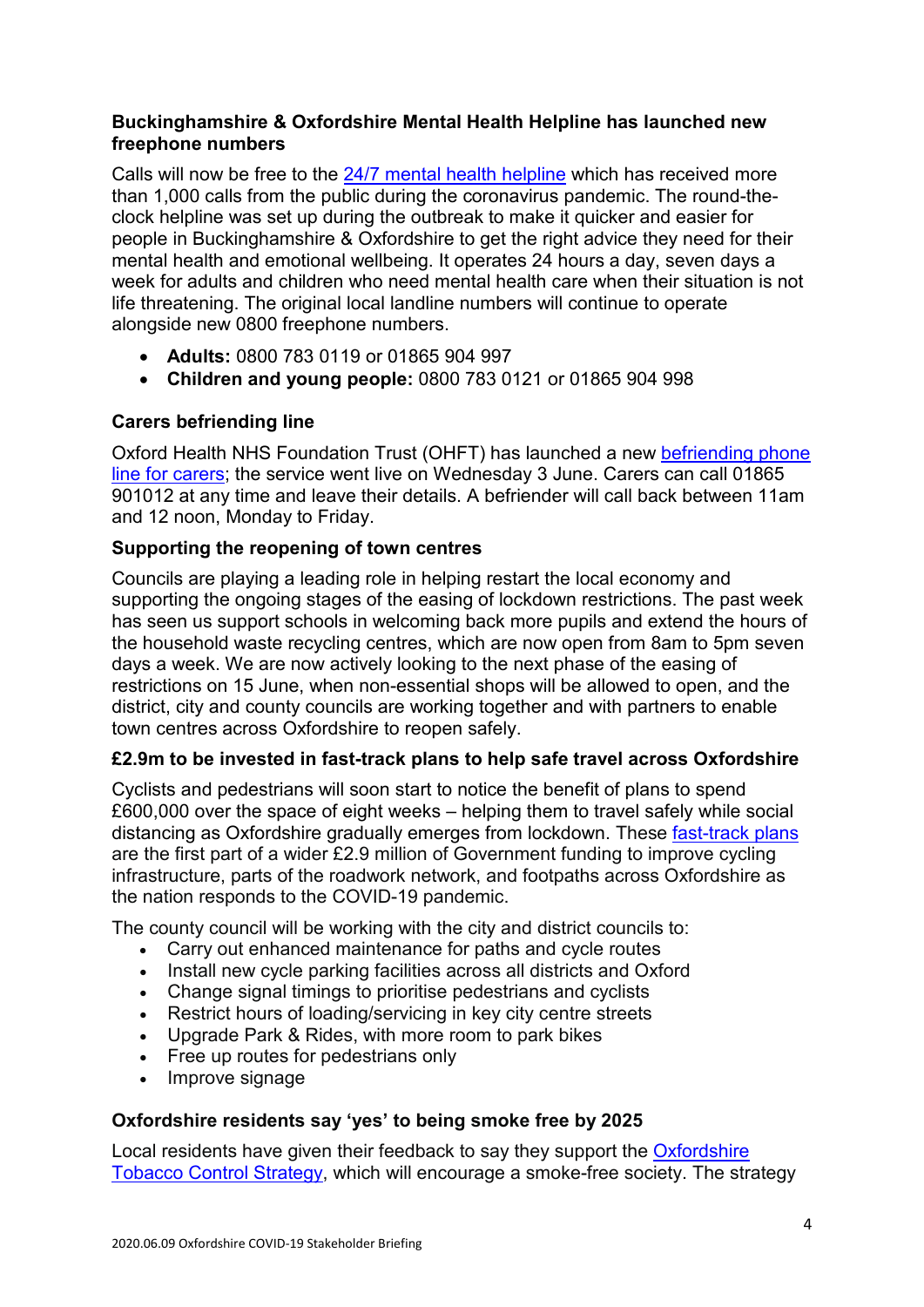was developed by the Oxfordshire Tobacco Control Alliance (OTCA) − a partnership that includes county, district and city councils; OCCG, OHFT and OUH. The strategy outlines a vision for Oxfordshire to be the first smoke-free county in five years' time. This is defined when adult smoking rates reach 5% by 2025 – five years sooner than aimed for in the Government's national Tobacco Control Plan for England.

## <span id="page-4-0"></span>**COVID-19 funding pot for small businesses**

Small businesses affected by coronavirus restrictions are being encouraged to claim grants of up to £10,000 as the latest round of Government funding is rolled out. The city and district councils are administering the new discretionary scheme, which targets organisations that were not eligible for the previous grant schemes and which have ongoing property-related costs. Businesses operating in shared workspaces, market traders, small charities and bed and breakfasts, who can evidence a significant fall in income due to the COVID-19 crisis, could all benefit. Information about the application process for each district is available at:

- [Cherwell District Council](https://www.cherwell.gov.uk/info/258/coronavirus/675/coronavirus-guidance-for-businesses/5)
- [Oxford City Council](https://www.oxford.gov.uk/info/20301/coronavirus_information_and_guidance/1376/oxford_city_council_discretionary_grant_fund)
- [South Oxfordshire and Vale of White Horse District Councils](https://www.svbs.co.uk/top-up-scheme/)
- [West Oxfordshire District Council](https://www.westoxon.gov.uk/business-and-licensing/coronavirus-business-and-licensing/)

## <span id="page-4-1"></span>**Celebrating the County Council's work during lockdown**

While the county has been sheltering and shielding, County Council staff have been hard at work supporting residents through this challenging time − from making over 10,000 phone calls to people who are shielding and providing virtual support to over 6,000 vulnerable people to improving 110 miles of road and creating a virtual library service that's loaned over 46,000 e-items. This [video](https://youtu.be/U4ql2c3jBL4) brings it to life.

## **Carers Week (8-14 June)**

To mark [Carers Week,](https://www.carersweek.org/) we're celebrating the [contribution made by carers](https://news.oxfordshire.gov.uk/pledge-your-support-for-carers-week/) to families and communities across Oxfordshire, we're celebrating the contribution made by carers across Oxfordshire, and who are part of 6.5 million people across the UK who are looking after older, seriously ill or disabled people. This year people across the country are continuing to face new challenges as a result of the COVID-19 pandemic. Many people are taking on more caring responsibilities for their relatives and friends who need support, from helping with personal tasks such as dressing or practical tasks like shopping and cooking. Oxfordshire County Council is continuing to support carers during the pandemic by offering a Carers ID. The [Carer ID scheme](https://news.oxfordshire.gov.uk/coronavirus-carer-id-scheme-launched-during-lockdown/) is for paid and independent carers, who are providing care and support to young people and adults known to OCC Social Care.

## <span id="page-4-2"></span>**The Oxfordshire Plan 2050 team seeks views with new online tool**

As part of the [Oxfordshire Plan 2050,](https://oxfordshireplan.org/) the six local authorities in Oxfordshire, are together asking residents if the changes they've made during lockdown life – combined with new technology – could be the key in creating a more resilient, successful county in the future. They are looking for solutions to three big challenges facing the county as we plan for the future: i) how we will all live and work, ii) how we will move around, and iii) how we will tackle climate change. To get involved, visit [oxfordshireopenthought.org](http://www.oxfordshireopenthought.org/)